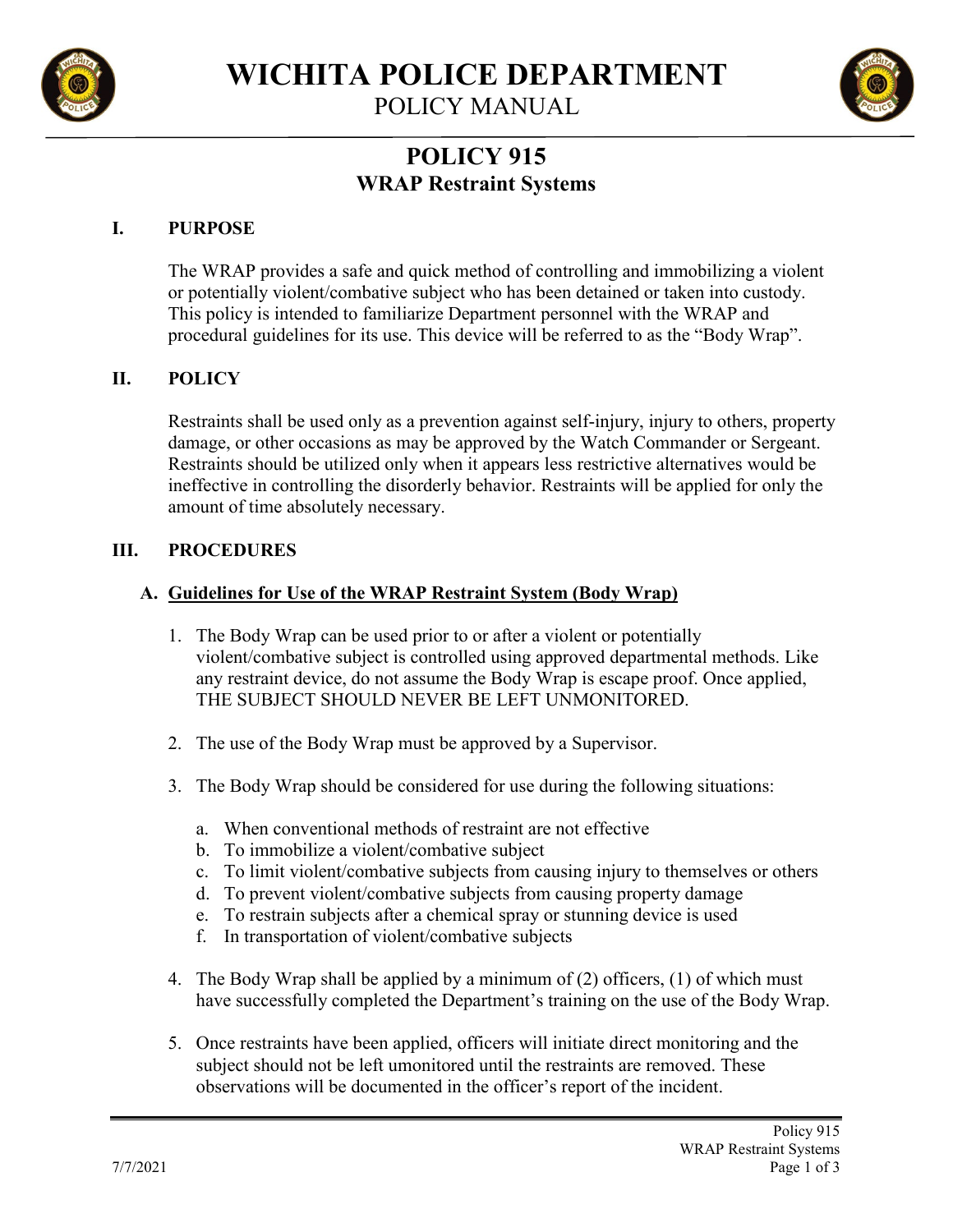- 6. The Body Wrap should be given further consideration and caution should be used on children under the age of 12 and pregnant women. The ankle restraint strap should still be considered for use if needed.
- 7. The incident, application, further monitoring of the subject and up to the removal of the wrap should be documented with AXON.

# **B. Prohibited Use**

Restraining devices shall not be used in a way which contradicts Department training.

# C. **Continued Retention, Medical Opinions and Observations:**

- 1. Continued retention in restraints shall be reviewed every half-hour.
- 2. For mental health patients, a mental health consultation shall be secured as soon as possible to assess the need for mental health treatment. A subject should not remain in the WRAP Restraint System at a medical facility for more than 30-minutes. A supervisor shall be notified if that time is exceeded.
- 3. Suspects in restraints shall be given the opportunity to use toilet facilities when necessary. They shall be provided with fluids to ensure they remain adequately hydrated. Fluid refusal and/or intake should be documented.

# **D. Restraints with the Use of Oleoresin Capsicum (O.C. Spray):**

A situation may arise where the use of O.C. spray has been ineffective and restraints must be used to control a subject who has been sprayed. Caution must be used in restraining the subject so breathing difficulty is not caused. Policy 909 will still be followed for subjects exposed to O.C.

#### **E. Precautions**

- 1. Aspiration is possible when the subject is in the prone or supine position. It is important that personnel quickly apply the Body Wrap and the suspect is placed in a seated or side recovery position.
- 2. If a restrained subject complains of or exhibits any medical concerns, request immediate emergency medical attention. Medical treatment can be provided while the subject is restrained in the Body Wrap.
- 3. Examples of health concerns include but are not limited to:
	- a. Respiratory Distress (i.e. coughing, gasping, gagging, shortness of breath)
	- b. Loss of consciousness, sudden quiet or inactivity (especially after a violent struggle)